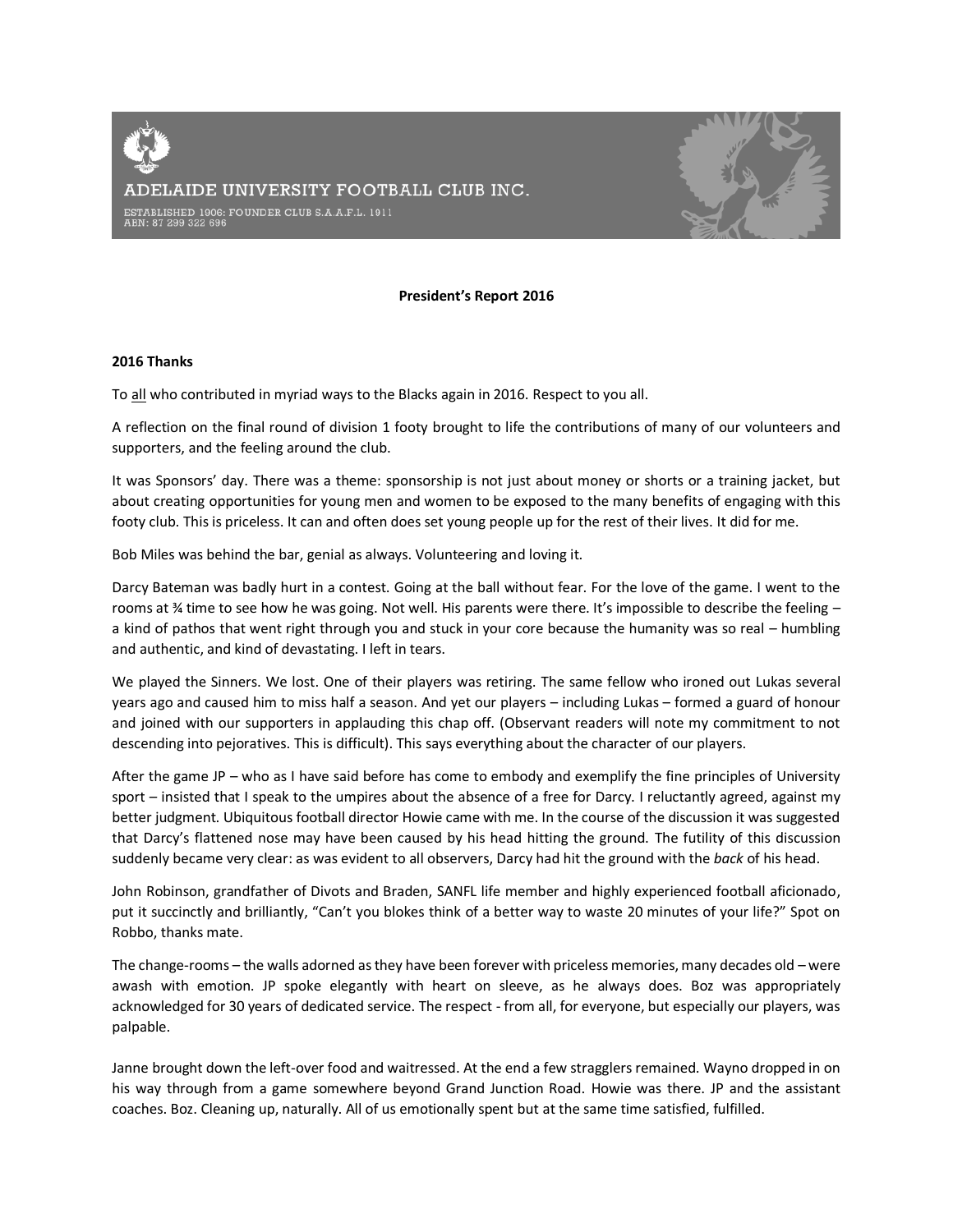## **The annual dinner**

This was, again, a wonderful Celebration of Blacks' camaraderie and endurance.

Special guests included:

- Members of the 86 A1 premiership team including the captain Michael Kenny, coach John Griffen, and of course irrepressible team manager, Boz Maloney.
- Mike Daws, General Manager at AU Sport
- Luke Johnston, AUCC
- Phil Harper and Ryan O'Keefe from the Crows. Ryan was refreshingly candid and spoke well.
- Members of the 86 original 'Glamour Side' premiership team including coach Maddern and club record games and goals holder The Jerk
- Parents
- The Chardonnay Socialists deserved and rowdy premiers after 2015's debacle. Lesson learned the President was not invited to speak pre-game.
- The Ladies' teams Prelim finalists in both divisions 1 and 2 in 2016
- Janne Filmer club person of the year
- Tex Walker retiring (as captain, not as a player) after a record 6 seasons as A grade captain
- Now 4 x Gunning medallist and new captain Seb Paynter
- Several valued Sponsors. We are especially grateful to our Gold and Platinum sponsors:
	- $\ddot{\bullet}$  The Havelock
	- $\leftarrow$  Thomas Foods
	- $\leftarrow$  Angoves
	- **↓** AU Sport
	- **↓** Jones & Partners Radiology

### **2017**

### **Appointments**

JP was an obvious and unanimous re-appointment as 'A' grade men's coach. As noted elsewhere, JP has become an exemplar for the things that matter to the Blacks.

Seb Paynter likewise was an obvious replacement for Tom Walker as 'A' grade captain. Like Tom, Seb leads by inspirational example and will make a fine captain.

### **Women's footy**

The Blacks have led the charge in women's footy. The AUFC ladies have unquestionably enriched this footy club's fabric in the few short years we have had the pleasure of sharing the Blacks' facilities and history. This year will see a third Blacks women's team joining the AUFC family.

20 of our ladies have been playing SANFL football in the early part of this season. Krissie Steen – who comes to us with a wealth of football experience – has been appointed 'A' grade women's coach. We look forward to continuing to work closely together through 2017.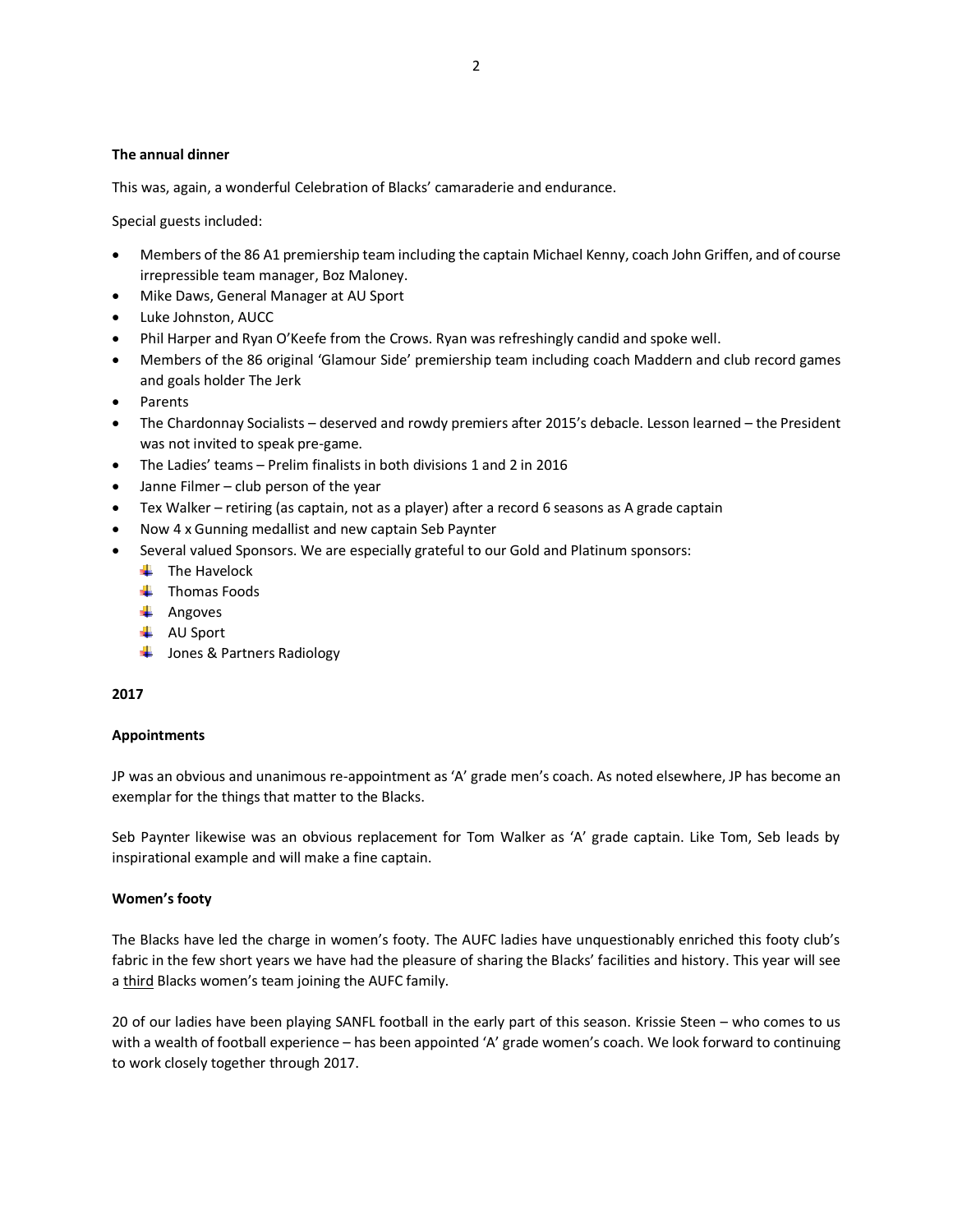## **The Executive Committee**

2017 will undoubtedly present challenges for the Blacks. The current Executive is well-placed to deal with these challenges. This is a particularly talented and committed team, and I thank them for their dedication, expertise, and wisdom.

# **Constitutional reform**

Senior Vice President Peter Sharley – among the many other things he does – has driven the reform of the Constitution. It is a solid and excellent piece of work and speaks adroitly to the needs of the Blacks.

I gain particular pleasure from the reviewed *Objects* of the club, especially these:

- To foster and cultivate the spirit of sportsmanship in Australian Rules football, especially among the students and graduates of the University of Adelaide.
- To foster and cultivate the personal, professional, and football development of the players.
- To choose as many football teams as practicable from among the members of the club.
- To enter such teams in any competition or competitions as may seem to be desirable, and to enter into contests with football clubs of other universities subject to the rules and regulations of the Adelaide University Sports Association.

Another significant inclusion is the requirement for the Executive Committee to include both a female and a male player, preferably undergraduates of Adelaide Uni.

These amendments provide an insight into to some of the things that really matter to the Blacks. These are the things that have underpinned our cultural success for over 110 years and will continue to inform the way we move into the future.

### **General Manager**

2017 will see something of a revolution in terms of Blacks management – for the first time we will have a paid General Manager of Operations (at 0.5 FTE to begin with). This is thanks largely to the generosity of AU Sport who have agreed to share the expense.

Sharls, Bridgy and Mike Daws have been interviewing a high quality selection of candidates and an announcement is imminent. This is a very exciting development for the AUFC.

## **Recruitment**

At the risk of courting controversy, 2016 highlighted for me that we have a different measure of success from other clubs; especially those competing in division 1. For us winning is naturally important, but never at the expense of the fundamental Blacks' ethos, which can be conveniently distilled, I think, into these propositions:

- 1. Enjoyment
- 2. Playing for the love of the game
- 3. Inclusivity
- 4. Development of the person personally, professionally, and in football

You can't buy these things. You can get them at the Blacks. On-field success at the highest level will come, but not, at the AUFC, by paying for players.